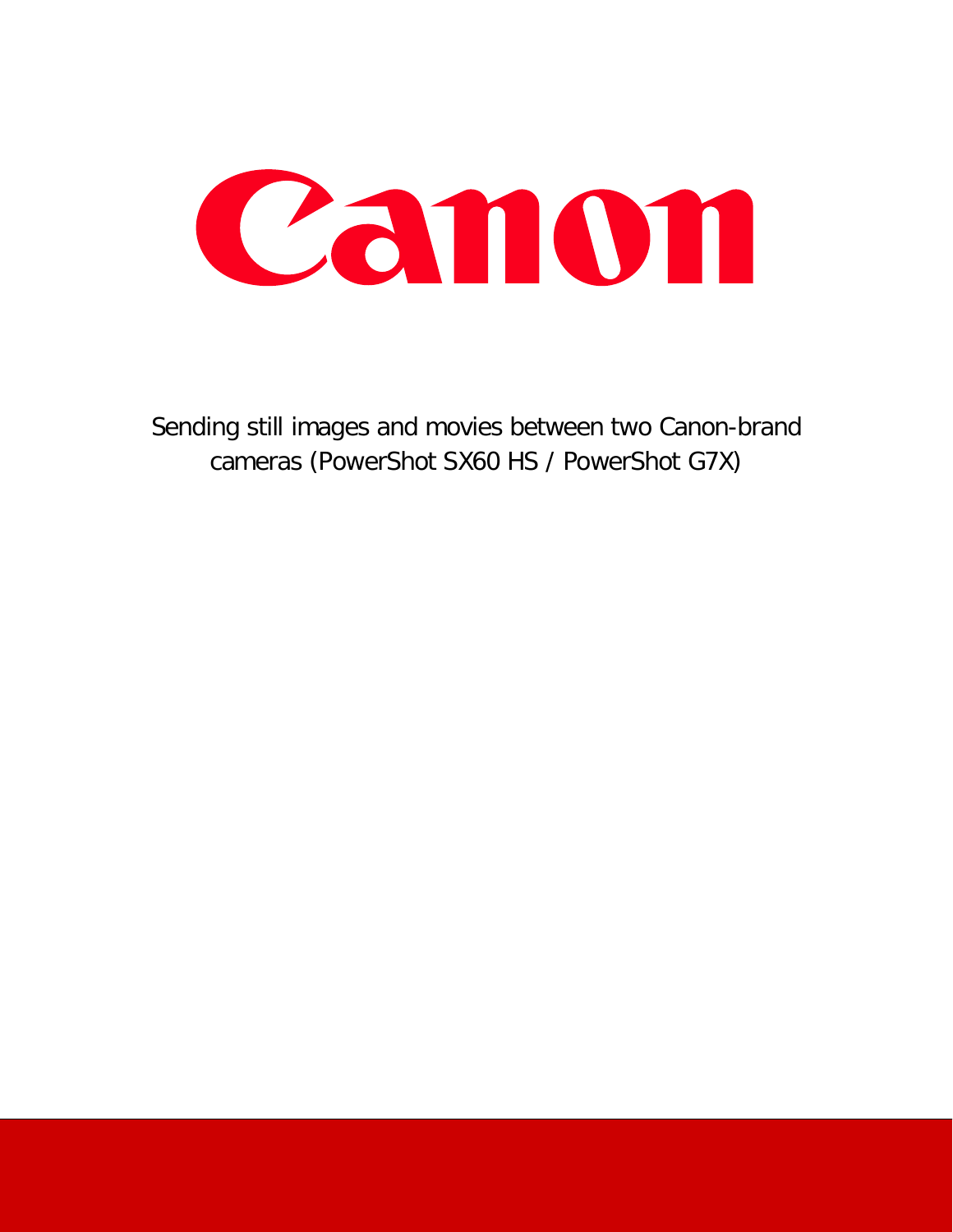You can connect two cameras via Wi-Fi and send images between them as follows.

### IMPORTANT

The position and shape of the operation buttons, screens displayed, and setting items may differ depending on the model you use.

NOTE

- Only Canon-brand cameras equipped with a Wi-Fi function can be connected to wirelessly. Even Canon-brand cameras that support Eye-Fi cards cannotbe connected to if they do not have a Wi-Fi function. You cannot connect to PowerShot SD430 DIGITAL ELPH WIRELESS/DIGITAL IXUS WIRELESS cameras with this method.
- Connections require that a memory card be in the camera.
- Keep your fingers or other objects off the Wi-Fi antenna area. Covering this may decrease the speed of your image transfers.
- Depending on the condition of the network you are using, it may take a long time to send movies. Be sure to keep an eye on the camera battery level.
- Up to 50 images can be sent together at once. One movie up to five minutes (or one digest movie up to 13 minutes) can be sent. However, Web services may limit the number of images or length of movies you can send. For details, refer to the Web service you are using.
- For movies that you do not compress, a separate, compressed file is sent instead of the original file. Note that this may delay transmission, and the file cannot be sent unless there is enough space for it on the memory card.
- On the screen, wireless signal strength is indicated by the following icons.

## $\begin{bmatrix} \mathbf{Y}_{\mathbf{I}} \end{bmatrix}$  high,  $\begin{bmatrix} \mathbf{Y}_{\mathbf{I}} \end{bmatrix}$  medium,  $\begin{bmatrix} \mathbf{Y}_{\mathbf{I}} \end{bmatrix}$  low,  $\begin{bmatrix} \mathbf{Y} \end{bmatrix}$  weak

Connecting the cameras via Wi-Fi

Perform the following operations on both of the cameras to be connected.

1. Press the  $\langle$ Playback $\rangle$  ( $\blacktriangleright$ ) button to turn the camera on.

2. Press the  $\langle W_i - F_i \rangle$  ( $(\langle \phi_i \rangle)$ ) button.



### NOTE

When making Wi-Fi settings for the first time, a screen will appear for you to register a nickname for the camera.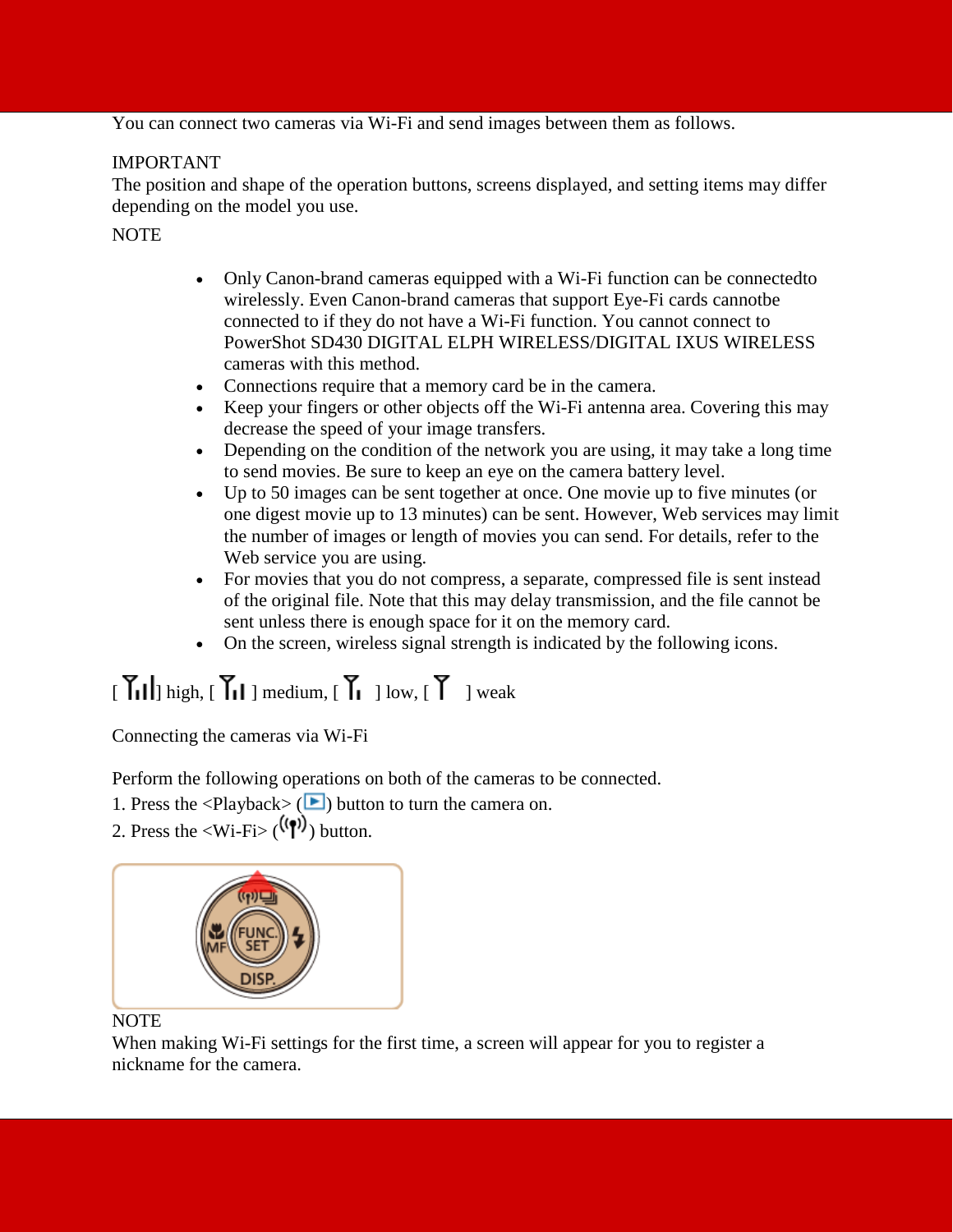# **Device Nickname** Enter a nickname for this camera my camera OK MENU<sup>t</sup>

Press the  $\langle$ FUNC./SET> ( $\circledast$ ) button, enter a nickname using the on-screen keyboard. This nickname will be displayed on the screen of target devices when connecting to other devices via Wi-Fi.

3. Press the  $\langle \blacktriangle \rangle \langle \blacktriangledown \rangle$  buttons to choose ( $\Box$ ), and then press the  $\langle \text{FUNC} / \text{SET} \rangle$  ( $\Box$ ) ) button.

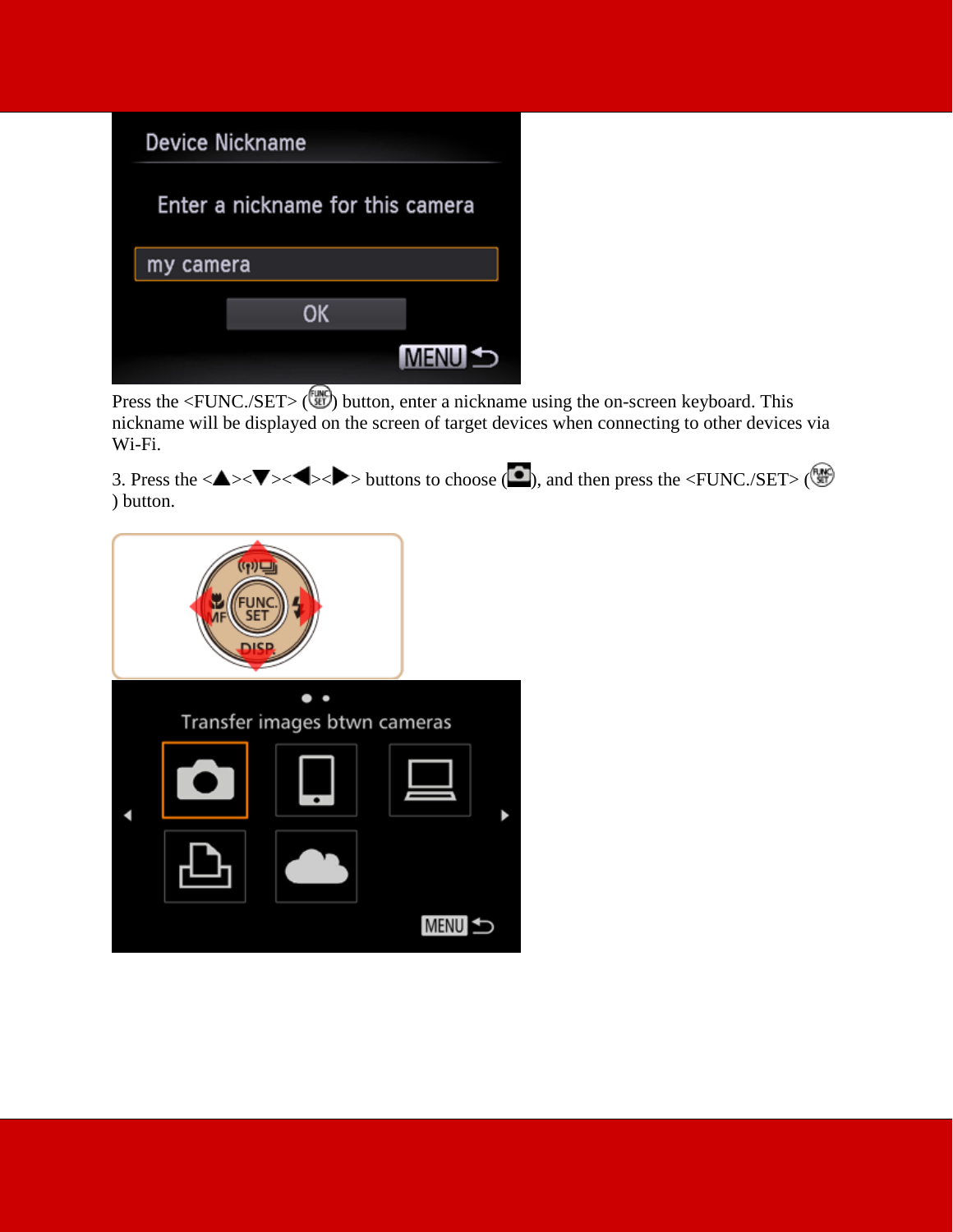4. Press the  $\langle \blacktriangle \rangle \langle \blacktriangledown \rangle$  buttons to choose [Add a Device], and then press the  $\langle \text{FUNC./SET}\rangle$  ( $\langle \blacktriangledown \rangle$ ) ) button.



NOTE

• If you register a camera, that camera's name will appear on the screen in step 4. From the second time onward, select the camera's name to make the connection.

5. The following screen appears.

Follow steps 1 4 on the target camera too.

| <b>To Camera</b> |                                      |
|------------------|--------------------------------------|
| $\bullet$        | Start connection on<br>target camera |
|                  |                                      |
|                  | Cancel                               |
|                  |                                      |

Camera connection information will be added when [Start connection on target camera] is displayed on both camera screens.

Once the other camera is registered, the screen for sending images will appear. Please see step 7 and later steps for instructions on how to send images.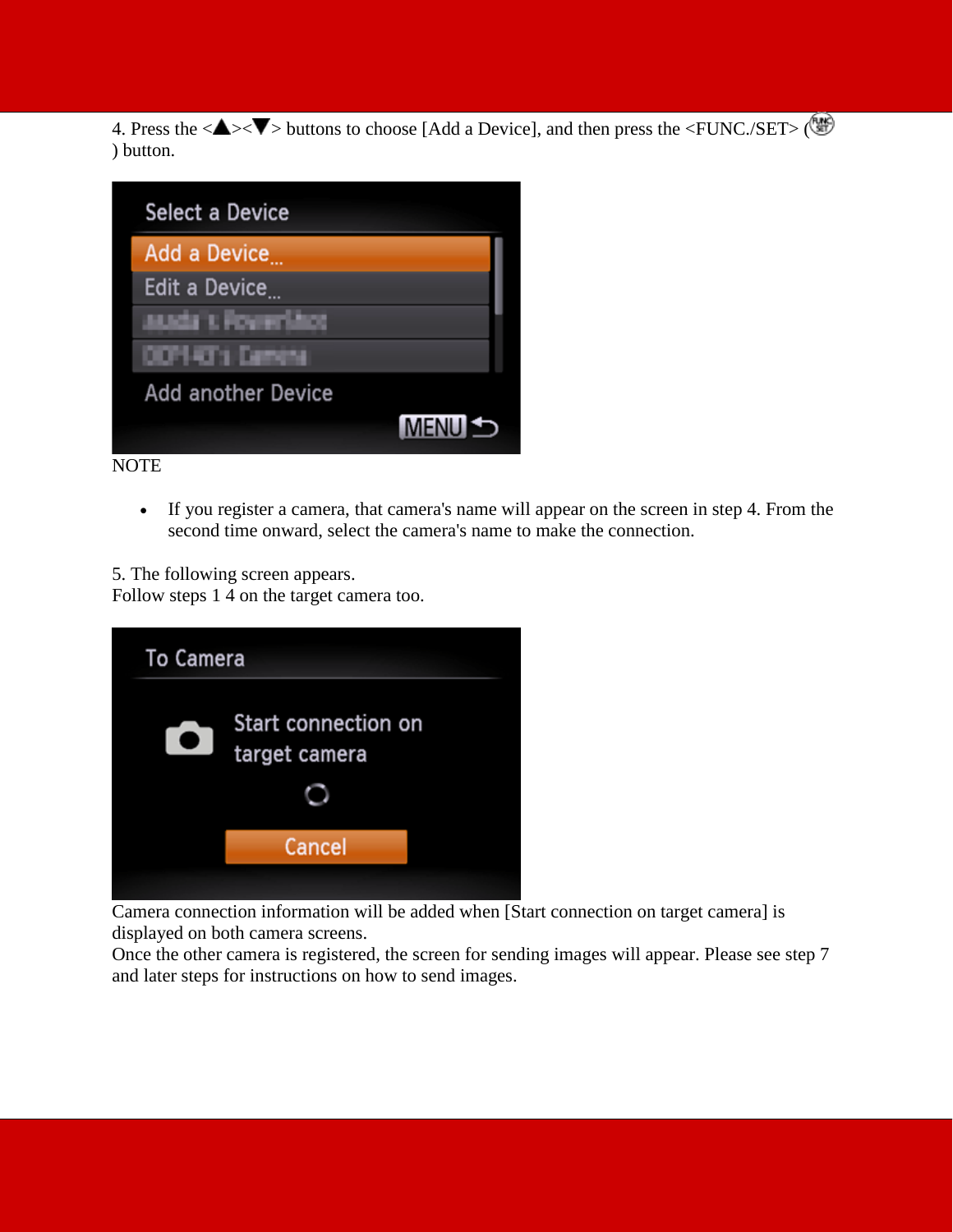6. Once both cameras are connected, a screen similar to the following one will be displayed.



**NOTE** 

- Once you have connected to devices via Wi-Fi, recent destinations will be listed first when you access the Wi-Fi menu by pressing the  $\langle \blacktriangle \rangle$ button. You can easily connect again by pressing the  $\langle \bullet \rangle \langle \bullet \rangle$  buttons to choose the device name. To add a new device, display the device selection screen by pressing the  $\langle \blacklozenge \rangle$  buttons, and then configure the setting. If you prefer not to display recent target devices, press the <MENU  $>$  button, and on the  $\begin{bmatrix} 1 & 1 \end{bmatrix}$  tab, choose [Wi-Fi Settings]  $>$  [Target History]  $>$  [Off].
- To add multiple cameras, repeat the above procedures starting from step 2.

Sending Images to a Camera Individually

7. Press the  $\langle \blacklozenge \rangle$  buttons to choose [Send this image], and then press the  $\langle \text{FUNC} / \text{SET} \rangle$  ( **(SE)** button.

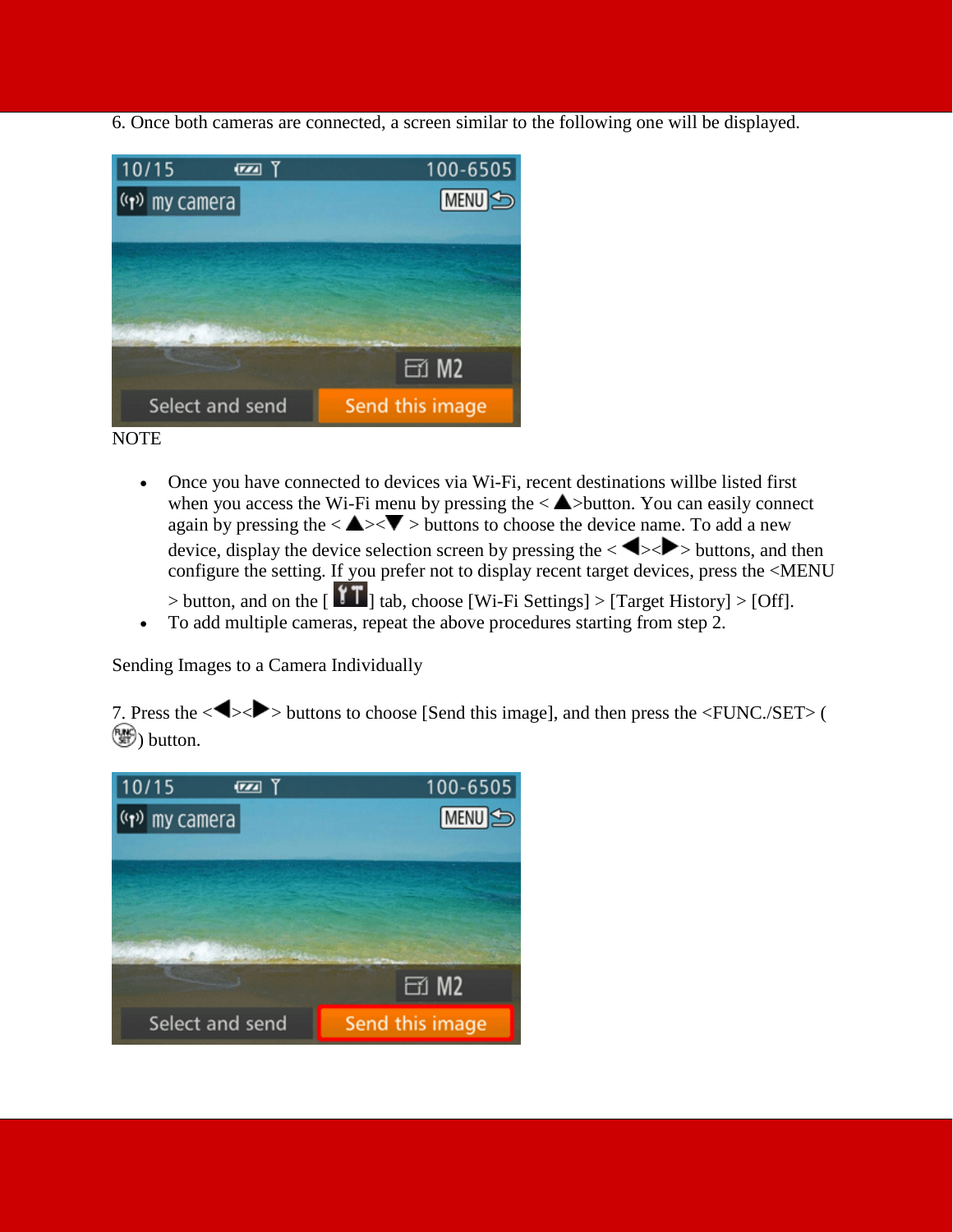#### NOTE

- You can choose the resolution (size) of images to send by pressing the  $\langle \blacktriangle \rangle \langle \blacktriangledown \rangle$ buttons.
- Movies cannot be resized.

8. A screen similar to the following one will be displayed.

| 10/15<br>$\sqrt{1}$       | $100 - 6505$  |
|---------------------------|---------------|
| (rv) my camera            | <b>MENU</b> S |
|                           |               |
|                           |               |
|                           |               |
|                           |               |
|                           |               |
|                           |               |
| <b>Transfer completed</b> |               |

[Transfer completed] is displayed after the image is sent, and the image transfer screen shown in step 7 is displayed again.

Sending Multiple Images to a Camera

9. Press the  $\langle \blacklozenge \rangle$  buttons to choose [Select and send], and then press the  $\langle \text{FUNC} \rangle$ **(1)** button.